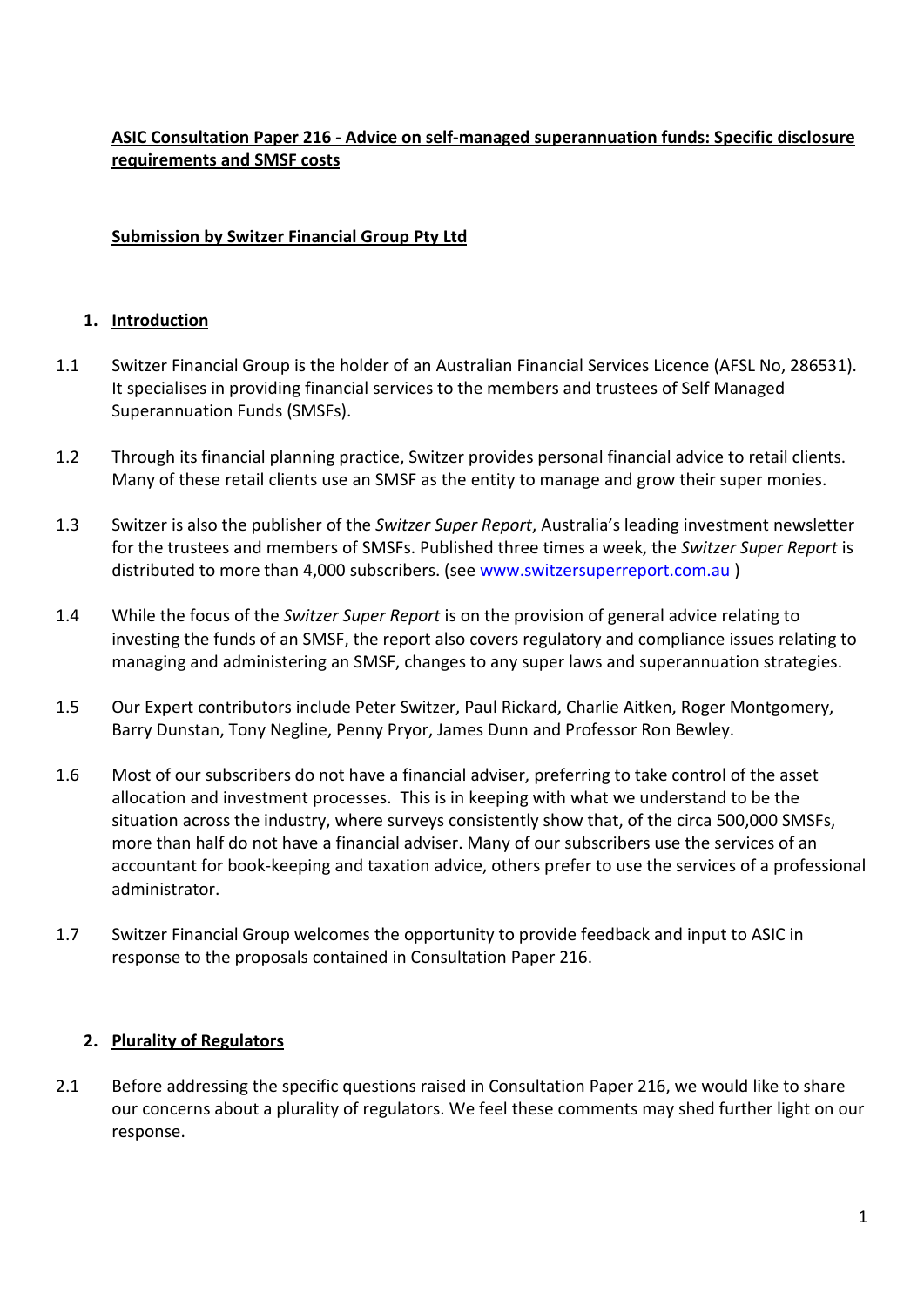- 2.2 With ASIC's recent interest in SMSFs, we note that there are now three regulators who may impact (either directly or indirectly) on the members and trustees of SMSFs:
	- APRA (which regulates the operation of the superannuation standards for all funds);
	- ATO (which has specific responsibility for SMSFs); and
	- ASIC (which regulates licensed advisers, and some, but not all, of the financial products that SMSFs invest in).
- 2.2 We contend that three regulators is one regulator too many and possibly two regulators too many. Multiple regulators will invariably lead to regulatory overlap, could potentially lead to regulatory inconsistency and will almost certainly lead to extra cost for the industry. There is no compelling reason why, as agencies of Government, this situation should not be rationalised.
- 2.3 Our experience is that Government, and their regulatory agencies, consistently underestimate the costs of regulation. While industry participants may bear the initial cost of regulation, these costs are ultimately passed on to consumers or users.
- 2.4 Arguably, Consultation Paper 216 could be represented as an example of "regulatory overlap", as it is focussed on the provision of financial services to just one part of the 'SMSF Market' – those Trustees who elect to receive the services of an AFSL. As noted above, our research indicates that less than half of the SMSFs in Australia utilise these services.

Further, it seems to have been prepared without the considered input of the ATO. As discussed in section 4, Proposal B1 (warning clients that SMSFs do not have access to compensation arrangements) makes perfect sense – however, the nature of the warning proposed is somewhat different to that already being provided by the ATO in publications NAT 11032 and NAT 71923. We note also that the ATO automatically writes to all new trustees.

2.5 We do not advocate which of the regulators should service the SMSF market. Putting APRA's overarching role across the superannuation industry to one side, we suggest that either the ATO or ASIC act as the regulator for SMSFs and their advisers and that the other, by way of Memorandum of Understanding or otherwise, authorise the other to act on its behalf. For example, if the (single) Regulator decided that all trustees should be warned about the lack of compensation arrangements, then the format and content of that warning could be standardised, however delivered – in explanatory booklets, on websites, by licensed advisers etc.

# **3. Performance of SMSFs vs APRA Regulated Super Funds**

- 3.1 We find it somewhat curious that ASIC chose not to refer to the Rice Warner findings on the comparative rates of investment returns for the APRA and SMSF segments in Consultation Paper 216.
- 3.2 According to Rice Warner (s 2.3), the aggregate investment returns (gross of fees) for the APRA and SMSF segments were as follows: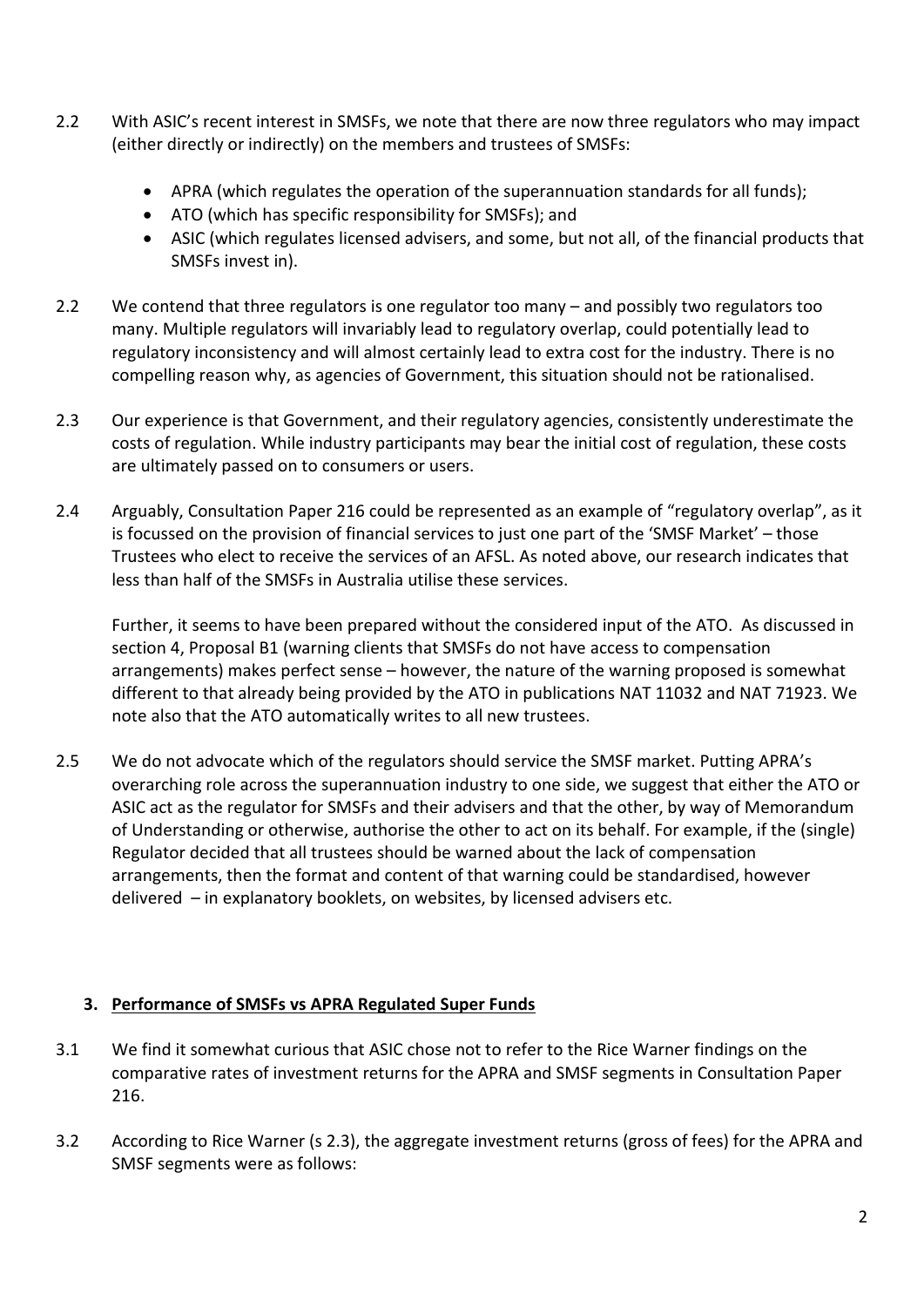| Year Ending 30 June   | <b>APRA Funds</b> | <b>SMSFs</b> |
|-----------------------|-------------------|--------------|
| 2005                  | 13.25%            | 17.4%        |
| 2006                  | 14.0%             | 16.0%        |
| 2007                  | 15.6%             | 20.1%        |
| 2008                  | $-7.6%$           | $-4.0%$      |
| 2009                  | $-11.9%$          | $-4.5%$      |
| 2010                  | 9.8%              | 8.3%         |
| 2011                  | 8.7%              | 11.25        |
| <b>7 Year Average</b> | 5.4% pa           | 8.8% pa      |

- 3.3 This is a massive difference in performance 3.4% pa over 7 years. Moreover, the SMSF sector delivered higher returns than the APRA sector in six of the seven years, and in good as well as bad years.
- 3.4 The conclusion from Rice Warner, though somewhat understated, is telling. "These results may not support the proposition that SMSFs are better investment managers than APRA funds, but they do indicate that members of SMSFs, in aggregate, are not disadvantaged when compared to APRA funds."
- 3.5 An alternative conclusion could potentially be: "The members of APRA regulated funds, in aggregate, are disadvantaged when compared to SMSFs".
- 3.6 While these findings consider the aggregate performance of the industry segments, and individual funds will have quite different investment performance and quite different asset allocations, the magnitude of the difference suggests that in the main, SMSFs, after costs, are doing pretty well. Further, the data does not readily support any concerns that ASIC has articulated about the SMSF sector, nor does it support some of the "tips for advice providers" in Report 337 (see C30, C31 and C32).
	- 3.7 Consultation Paper 216 deals specifically with one superannuation vehicle Self Managed Superannuation Funds. On the basis of this data, a strong case could/should be made for similar disclosure requirements and costs, where the advice pertains to APRA regulated superannuation funds.

### **4. Proposal B1 – Warning clients about lack of statutory compensation for SMSFs**

- 4.1 B1Q1: We do not disagree with the proposed disclosure/warning requirement ("not entitled to compensation'').
- 4.2 B1Q2: We think that the proposed warning will have little or no impact on retail clients, and therefore will be of negligible benefit. Firstly, retail clients are not generally aware of the operation of Part 23 (or instances where compensation for loss has been provided to members of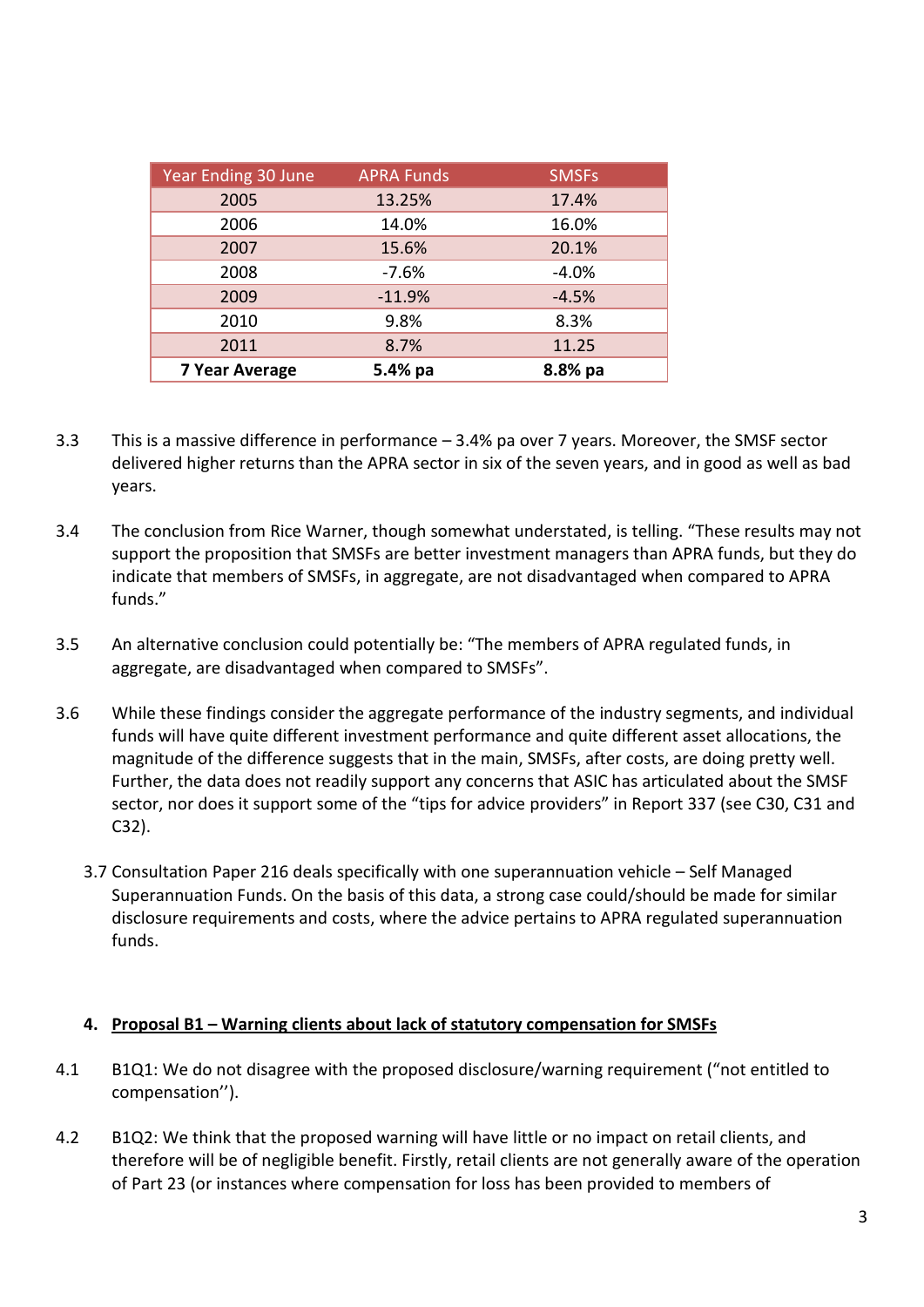superannuation funds). Secondly, they do not expect this to happen to a fund they are personally responsible for.

4.3 B1Q3: We think that the warning, if given, should be standardised and in a prescribed format. As discussed above, the ATO provides this warning in NAT 11032 (Running a Self Managed Super Fund) and NAT 71923 (Setting Up a Self Managed Super Fund). These booklets are available to **all** Trustees – and new Trustees are automatically forwarded a copy of NAT 11032 by the ATO.

We strongly recommend that ASIC works closely with the ATO on the format and content of the warning, so that warnings, however delivered (whether by a licensed adviser, or to the Trustee directly by the ATO in booklet or website,) are identical.

4.4 B1Q4: No, we don't think that retail clients should be asked to sign a document acknowledging that SMSFs are not entitled to receive compensation. This is excessive compliance.

As the details of all new Trustees are accessible to the ATO, a more robust arrangement might be to highlight this warning in the documentation sent by the ATO to new Trustees (covering letter and NAT 11032). This will ensure full coverage of Trustees, rather than just the subset that is advised by a licensed adviser.

- 4.5 B1Q5: Yes if AFS licensees are required to ask clients to sign an acknowledgment and that acknowledgment is stored for seven years. The costs are more likely to be an upfront change cost.
- 4.6 B1Q6: We don't see any additional practical problems. That said, we think the benefits of this proposal are close to negligible.

### **5. Proposal B2 – Disclosure Requirements**

5.1 B2Q1: Notwithstanding the regulatory overlap with the ATO, we don't disagree with the proposal that some form of additional disclosure by AFS licensees is appropriate.

However, we consider that Table 2 is too encompassing and that some aspects should be discontinued. We support proposed requirements 3, 4 and 5, and consider that requirements 6 and 7 should be dropped. We are not convinced that requirement 1 will add any material benefit, and suggest that requirement 2 (which deals with specific risks) should be modified.

Requirement 6 deals with the "need to consider and develop an exit strategy for an SMSF". We think it is an absurd situation for an adviser to be discussing this with a client at the same time that the client is contemplating setting up a fund. We don't discount that winding up an SMSF can be a time consuming and possibly expensive process – however, to discuss something that may be 10 years, 20 years, 30 years or even 50 years into the future is pointless. No client is going to have any interest in being made "aware of the process for winding up an SMSF", nor can an AFSL licensee estimate "the likely costs associated with the process".

Requirement 7 relates to laws and policies that impact SMSFs. While the *SIS Act* and associated regulations contain specific provisions for SMSFs and small APRA funds, there are no taxation laws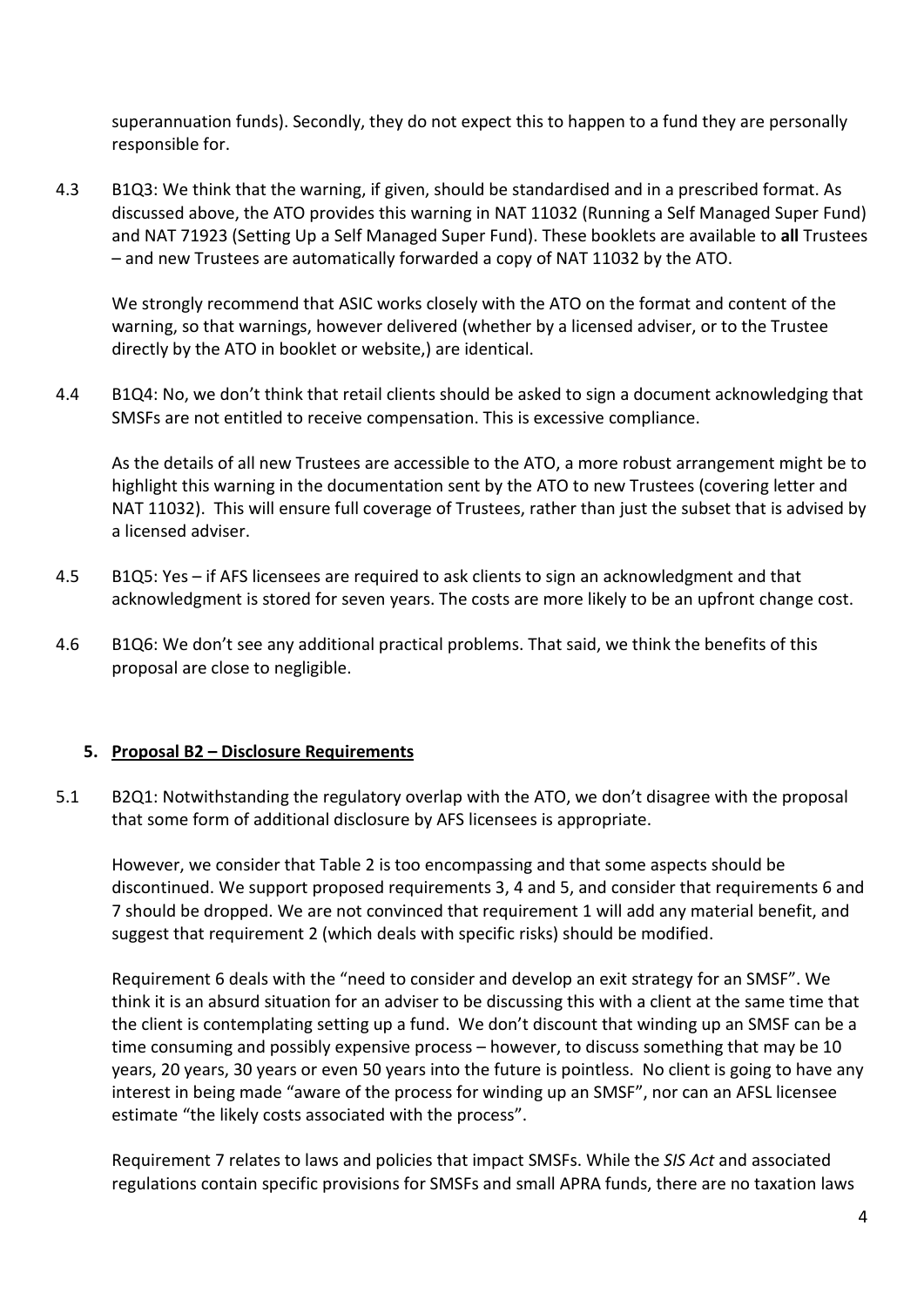that are unique to SMSFs. Changes to the superannuation laws can also impact members of other superannuation funds, so an argument could be made that this disclosure requirement (if considered necessary) should be expanded to cover any superannuation advice provided to a retail client. That said, we think that clients are very cognisant of the constant changes to the superannuation and taxation laws, and hence consider that this requirement will be of negligible benefit.

In relation to Requirement 1 (explaining the role and responsibilities of trustees), our sense is that a discussion about this is not going to get a lot of traction. It is often very hard to explain something until the person has had an opportunity to experience it first hand (such as accepting contributions, or arranging for the accounts to be audited), and while all the information is relevant, it is likely to get lost in the avalanche of other information the adviser is providing. Further, this is covered extensively by the ATO, and despite any attempt to standardise this disclosure, there must be some risk of inconsistency with the information provided directly to the trustees by the ATO.

Finally, we agree that there are some specific risks in using an SMSF as your superannuation vehicle (for example, trustee structure), however we do not agree that 'lack of insurance' is a risk. Certainly, most SMSFs trustees will pay more for insurance if they arrange it directly than they would if they took it out through an APRA regulated fund (which has access to group buying power), however this is not necessarily a risk. This is a disadvantage of using an SMSF.

Regulation 4.09 of the *SIS Act* requires that SMSF trustees consider "whether the [trustees](http://www.austlii.edu.au/au/legis/cth/consol_reg/sir1994582/s6.47.html%23trustee) of the [fund](http://www.austlii.edu.au/au/legis/cth/consol_reg/sir1994582/s1.03.html%23fund) should hold a contract of insurance that provides insurance cover for one or more [members](http://www.austlii.edu.au/au/legis/cth/consol_reg/sir1994582/s1.03.html%23member) of the [fund'](http://www.austlii.edu.au/au/legis/cth/consol_reg/sir1994582/s1.03.html%23fund). Sensibly, the requirement is to consider insurance– there is no requirement to take it out – and nor should there be.

We contend that there are many cases where it would be inappropriate (and highly expensive) for a trustee to take out insurance. We note ASIC's view about insurance (see Report 337, in particular C17 and C180 and the use of the words "will" and "must") and question the appropriateness of this position.

5.2 B2Q2: While there will be some benefit, we don't think it will be material and, is unlikely to justify the compliance and time costs – the latter in respect of both the adviser and the client. While ASIC contends in Report 337 that there is a "need to improve the quality of advice given to retail clients on SMSFs", the Cooper Review, ATO reviews and other data, such as the comparative performance data compiled by Rice Warner, suggest that the SMSF "universe" is doing quite well. There is no substantiation that improved disclosure (along the lines suggested in the Consultation Paper) will lead to better outcomes.

It could be suggested that there is insufficient demonstration of a problem – and if there is no problem, what are we trying to fix?

As discussed above, we suggest that any disclosure requirements be kept to the minimum, along the lines suggested in paragraph 5.1.

5.3 B2Q3: We think that the disclosures, if given, should be standardised and given in a prescribed format.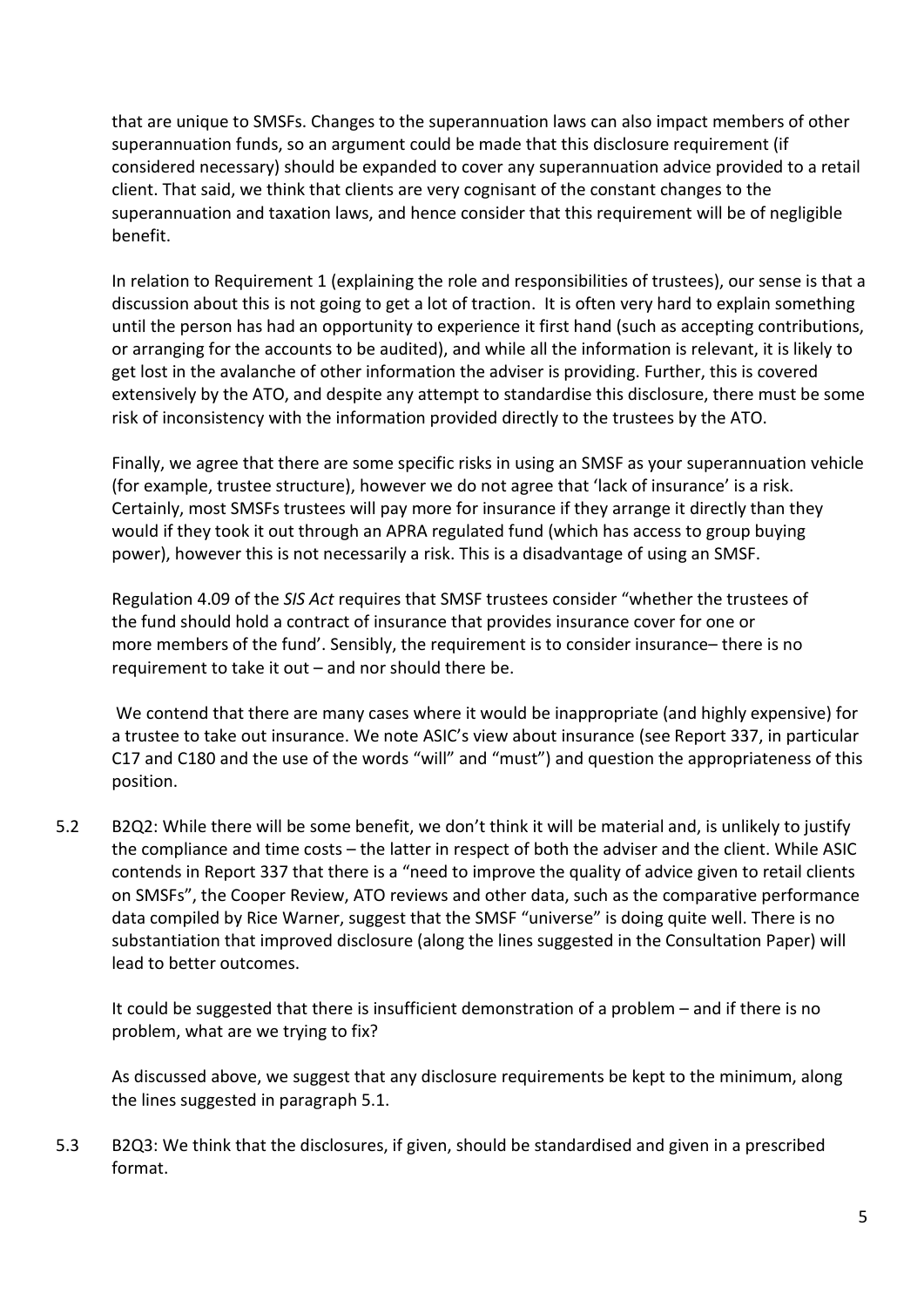- 5.4 B2Q4: No many clients don't bother to read risk disclosure statements or other documents so asking them to sign such a document is arguably mindless compliance.
- 5.5 B2Q5: The biggest compliance cost, if the disclosure requirements are to be implemented as set out in Table 2, is the "time" cost of licensed advisers. It is interesting to note that the ATO's NAT 11032 booklet ("Running a self managed super fund) is a 32 page, A4 booklet and that there is not that much more material in this booklet than CP 216 is proposing as the disclosure/explanation requirements. So, if the disclosure/explanation is going to be performed at a meaningful level, the comparison is - "how long does it take to explain a 32 page A4 booklet?"

Our estimate of the "time" is around 1.5 to 2.0 hours per client. Applying a fairly standard charge out rate of \$350 per hour, our estimate of the cost per client is \$525 to \$700.

5.6 B2Q6 and B2Q7: We don't have any further comments in relation to B2Q6 and B2Q7.

### **6. Proposal B3 – Transition**

6.1 B3Q1: We suggest that the timeframe to implement the proposals (in whatever form) should be determined by the time it takes to ensure absolute consistency and standardisation between the regulators (ASIC and ATO) in relation to format, prominence and content of the disclosures, and how these disclosures are articulated/explained to trustees (retail clients) on websites, explanatory booklets and/or by AFS licensed advisers.

Our working assumption is that this will take longer than six months, so a timeframe of 1 January 2015 or 1 July 2015 might be more feasible.

# **7. Proposal C1 – Guidance on Costs**

7.1 C1Q1: We broadly agree with Rice Warner's presentation of the 'Range of Annual Compliance Administration Costs' (Table 17) for a fund in accumulation, both in terms of the costs, the characterisation of the services and the ranges (from Low to High). It is not our experience that an additional 'fee if the fund pays a pension' is always charged (so would caution adding 100% of these fees), while agreeing that most funds will generally require an actuarial certificate.

We cannot see, however, how Rice Warner moved from Table 17 (Annual Compliance Administration Costs) to Table 21 (Full Administration Costs). Rice Warner describes these additional services as "including investment accounting, access to online investment platforms and investment analysis and reporting".

We are puzzled as to what 'investment accounting" is, noting that you can't prepare financial statements (covered in the Compliance Administration Costs) without accounting for the performance of the investments. Maybe it is an element of performance attribution – however in our experience, it is not very sophisticated.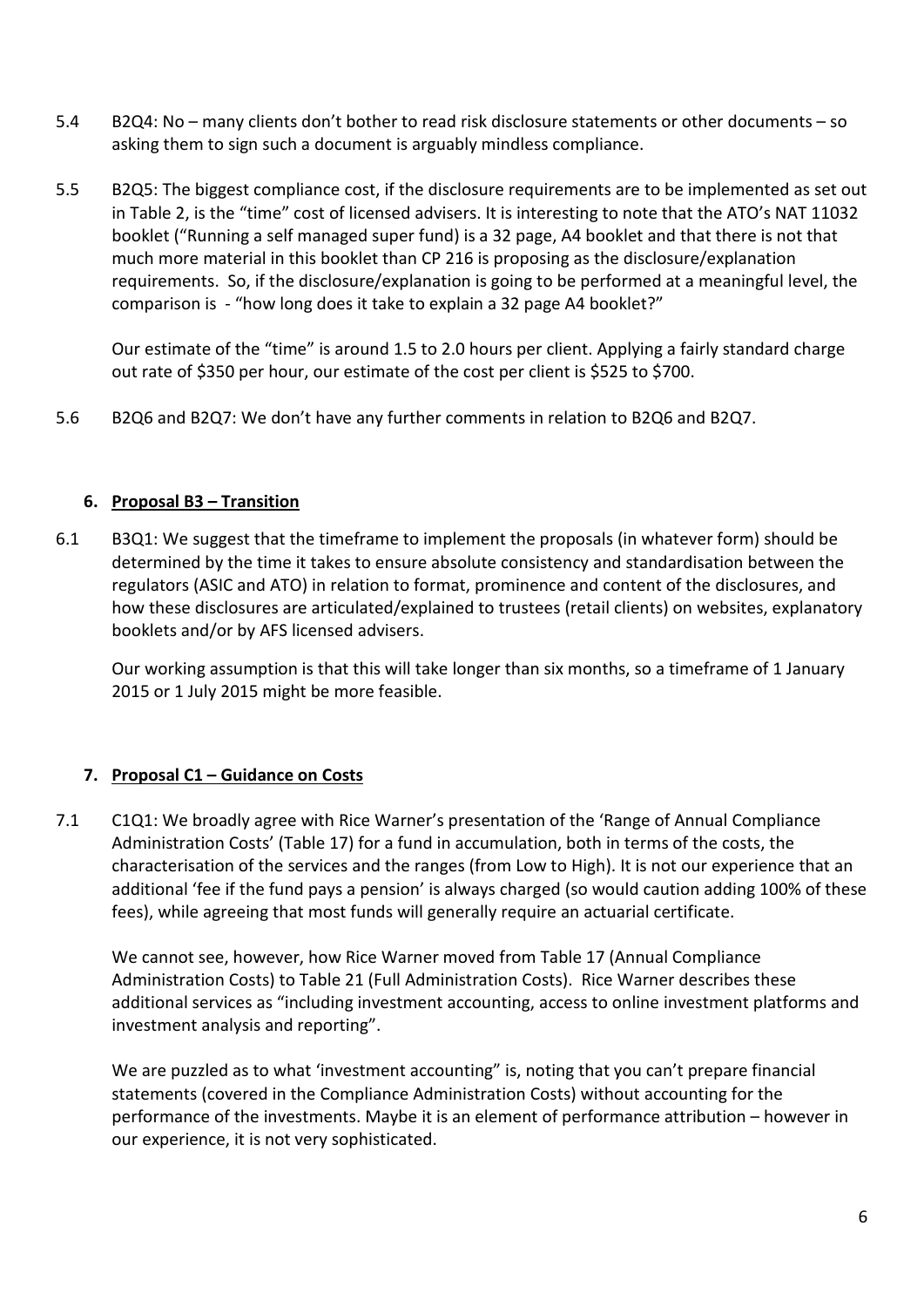There are, of course, some SMSFs (usually advised) using wrap platforms and others using "premium" online SMSF administration platforms that provide these services. A high end fee of \$8,000 is not out of the question – but it is still pretty irregular.

Moreover, these fees are rapidly coming down as competition and scale comes to the market. If anything, the fees in Table 21 are more likely to be witnessed by clients utilising the services of a traditional family accountant.

We would recommend that Table 21 be discounted and that ASIC uses Table 17 as its basis for any consideration in relation to 'minimum sizes'.

In relation to Rice Warner's analysis about the points at which an SMSF becomes cost effective compared with an APRA regulated fund:

- we agree that under \$200,000, SMSFs will often be uncompetitive on a cost basis compared to an APRA regulated fund (broadly Rice Warner's finding);
- we do **not** agree with the statement that funds from \$200,000 to \$500,000 can provide equivalent value *"if the trustees undertake some of the administration".* As discussed above, we don't think this is about "administration" – rather it about 'nice to haves' like online reporting and analysis, and Rice Warner has largely misinterpreted the 'full service' offer.

We consider that the Rice Warner analysis largely confirms the long held "anecdote/industry recommendation" that members really shouldn't consider setting up an SMSF unless the size is at least \$200,000 or if smaller, they are going to get to \$200,000 within a short time period.

As noted in Section 3 of this document, it could be argued that an analysis of comparative costs, with the intent of recommending minimum fund sizes, is somewhat academic, given the conclusion of the remarkable and consistent outperformance of the SMSF segment compared to the APRA segment.

7.2 C1Q2: We don't see any compelling case why ASIC should provide guidance on the costs relating to the setting up, managing and winding up an SMSF. There is no specific rationale for this proposed course of action discussed in Consultation Paper 216. Further, given their fiduciary duty to their client, licensed advisers arguably already have this obligation under the law.

We note further that ASIC does not provide guidance on the costs relating to using an APRA regulated fund, on the costs relating to investing in a managed investment scheme, on the costs relating to trading on the stockmarket, to name but a few.

- 7.3 C1Q3: A professional adviser would inform his/her client as a matter of course of the costs involved in establishing and running an SMSF, so unlike our response to C1Q2 above, we don't see any difficulty with a requirement that says this should occur. In relation to the costs set out in Table 4, we suggest this requirement only apply to these particular "costs":
	- Cost type 1 (costs associated with the set up);
	- Cost type 2 (ongoing costs associated with running an SMSF); and